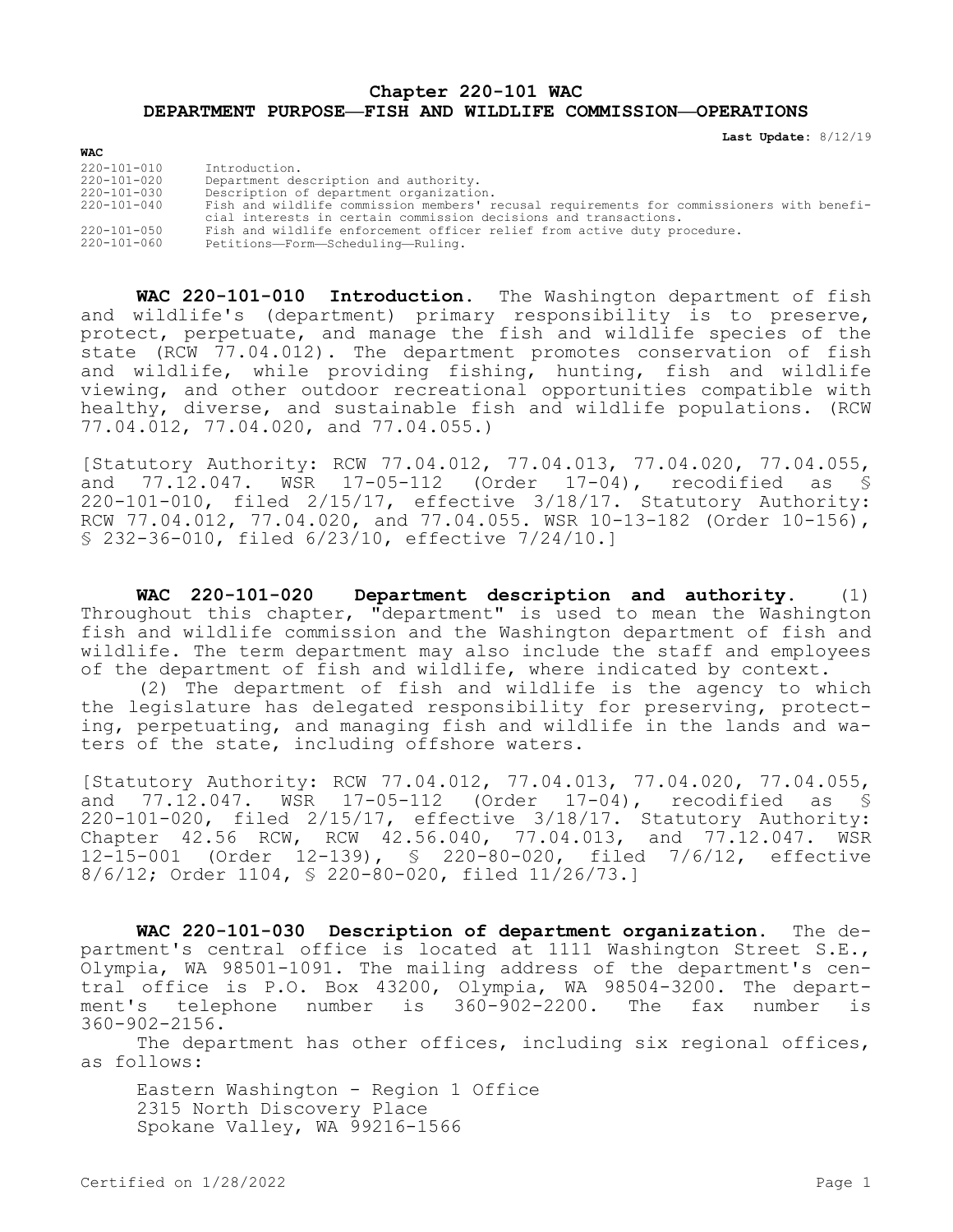Telephone: 509-892-1001 Fax: 509-921-2440 North Central Washington - Region 2 Office 1550 Alder Street N.W. Ephrata, WA 98823-9699 Telephone: 509-754-4624 Fax: 509-754-5257 South Central Washington - Region 3 Office 1701 South 24th Avenue Yakima, WA 98902-5720 Telephone: 509-575-2740 Fax: 509-575-2474 North Puget Sound - Region 4 Office 16018 Mill Creek Boulevard Mill Creek, WA 98012-1541 Telephone: 425-775-1311 Fax: 425-338-1066 Southwest Washington - Region 5 Office 5525 S. 11th Street Ridgefield, WA 98642 Telephone: 360-696-6211 Fax: 360-906-6776 Coastal Washington - Region 6 Office 48 Devonshire Road Montesano, WA 98563

Telephone: 360-249-4628 Fax: 360-664-0689

Current contact information is also available at the department's website at http://wdfw.wa.gov.

[Statutory Authority: RCW 77.04.012, 77.04.013, 77.04.020, 77.04.055, and 77.12.047. WSR 19-17-016 (Order 19-188), § 220-101-030, filed 8/12/19, effective 9/12/19; WSR 17-05-112 (Order 17-04), recodified as § 220-101-030, filed 2/15/17, effective 3/18/17. Statutory Authority: Chapter 42.56 RCW, RCW 42.56.040, 77.04.013, and 77.12.047. WSR 12-15-001 (Order 12-139), § 220-80-030, filed 7/6/12, effective 8/6/12; Order 1104, § 220-80-030, filed 11/26/73.]

**WAC 220-101-040 Fish and wildlife commission members' recusal requirements for commissioners with beneficial interests in certain commission decisions and transactions.** (1) Commission members must comply with subsection (2) of this section when the following circumstances apply or it is reasonably foreseeable that they will apply:

(a) The member is beneficially interested, directly or indirectly, in a contract, sale, lease, purchase, or grant that may be made by, through, or under the supervision of the commission, in whole or in part; or

(b) The member accepts, directly or indirectly, any compensation, gratuity or reward from any other person beneficially interested in a contract, sale, lease, purchase, or grant that may be made by, through, or under the supervision of the commission, in whole or in part; or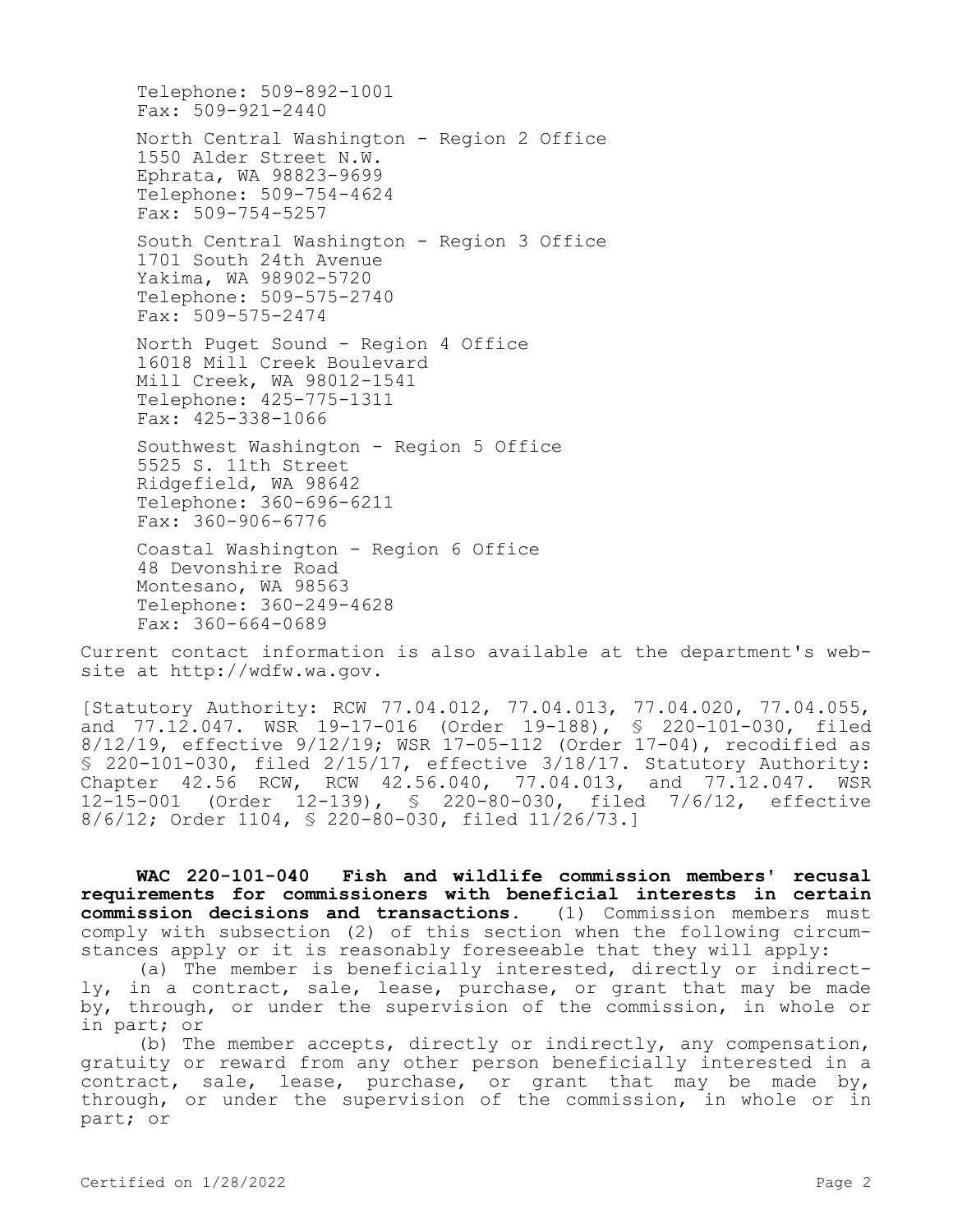(c) The member either owns a beneficial interest in, or is an officer, agent, employee or member of, an entity which is engaged in a transaction involving the commission.

(2) If required by subsection (1) of this section, the member  $m$ ust:

(a) Recuse himself or herself from discussions by the commission, regarding the specific contract, sale, lease, purchase, grant, or transaction; and

(b) Recuse himself or herself from any vote by the commission on the specific contract, sale, lease, purchase, grant, or transaction; and

(c) Refrain from attempting to influence any other member or employee in any discussion or vote regarding the specific contract, sale, lease, purchase, grant, or transaction.

(3) Definitions. The following definitions apply to this section:

(a) "Transaction involving the commission" means a proceeding, application, submission, request for a ruling or other determination, contract, claim, case, or other similar matter that the commission member in question believes, or has reason to believe:

(i) Is, or will be, the subject of commission action; or

(ii) Is one to which the commission is or will be a party; or

(iii) Is one in which the commission has a direct and substantial proprietary interest.

(b) "Transaction involving the commission" does not include the following: preparation, consideration, or enactment of legislation, including appropriation of moneys in a budget, or the performance of legislative duties by a commission member; or a claim, case, lawsuit, or similar matter if the commission member did not participate in the underlying transaction involving the commission that is the basis for the claim, case, or lawsuit. Rule making is not a transaction involving the commission.

(c) "Commission action" means any action on the part of the commission, including, but not limited to:

(i) A decision, determination, finding, ruling, or order; and

(ii) A grant, payment, award, license, contract, transaction, sanction, or approval, or the denial thereof, or failure to act with respect to a decision, determination, finding, ruling, or order.

(4) Under subsection (1)(b), "any other person" has a beneficial interest in a contract, sale, lease, purchase, or grant when the other person bids or otherwise seeks to be awarded the contract, sale, lease, purchase, or grant.

(5) The prohibitions contained in subsection (2) do not prohibit the member from using his or her general expertise to educate and provide general information on the subject area to other commission members.

(6) If recusal occurs pursuant to the State Ethics law, chapter 42.52 RCW, or rules adopted pursuant to the State Ethics law, the commission member must disclose to the public the reasons for his or her recusal from any commission action whenever recusal occurs. The commission staff must record each such recusal and basis for the recusal.

## EXAMPLES:

EXAMPLE ONE: The commission is composed of individuals who often are employed in the private sector. The governor appoints members of the commission. In making these appointments, the governor is required to seek to maintain a balance reflecting all aspects of fish and wildlife. Commission members are appointed because they have general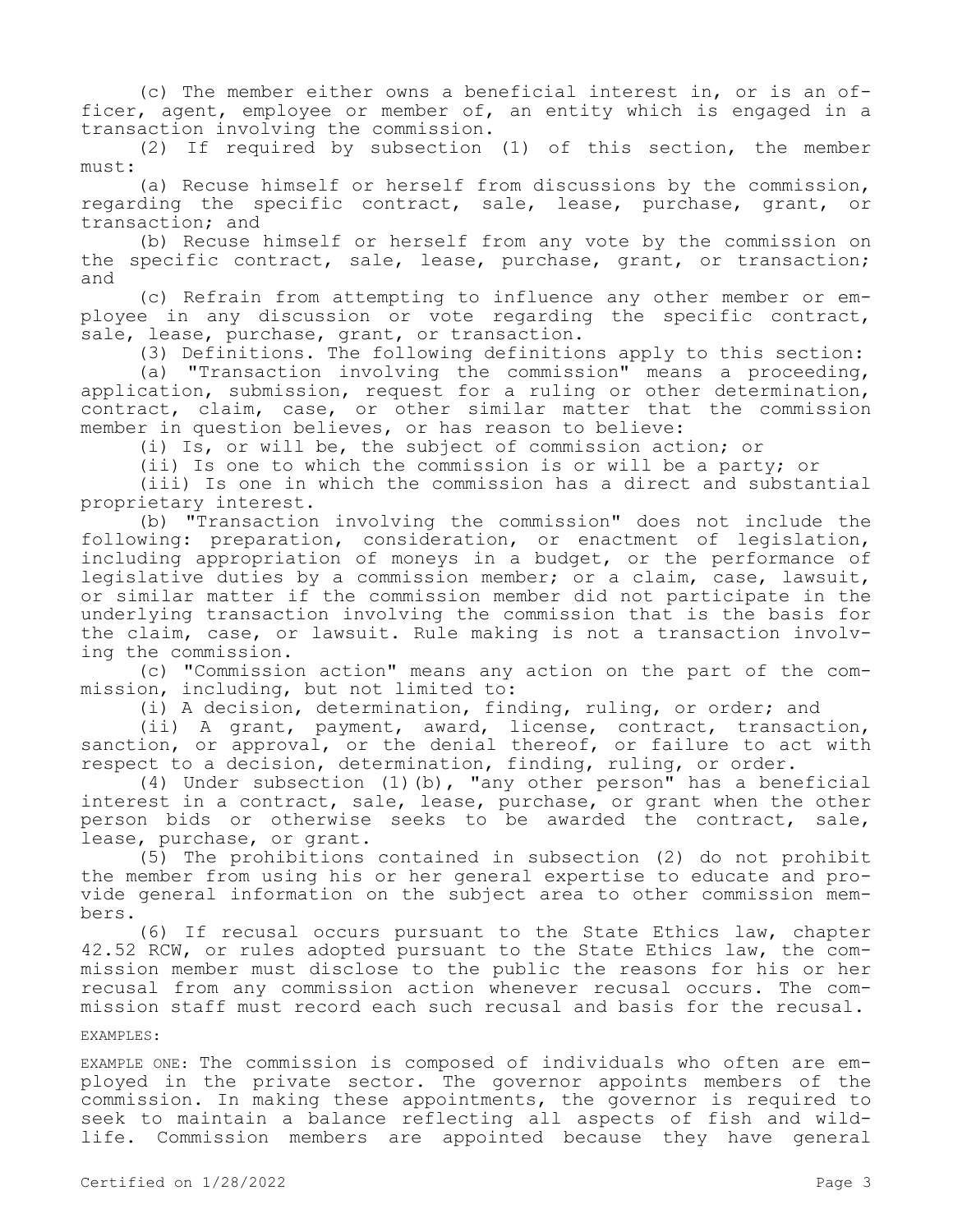knowledge of the habit and distribution of fish and wildlife and are often recommended by interest groups, such as sport fishers, commercial fishers, hunters, private landowners, and environmentalists. A commission member is employed by a company that provides contract facilitation services. The commission is in the process of selecting a contractor to conduct a series of public meetings on fishing in Washington. The company which employs the member of the commission has bid for the contract. The commission member may use his or her general expertise to educate commissioners about desirable public meeting design elements for a successful public involvement project like the one the commission wants to conduct. The commission member is prohibited from participating in the commission discussion and analysis establishing criteria for selecting a contractor and is prohibited from participating in the commission vote to select a contractor (see WAC 220-101-040 (1)(c)). The commission member would publicly announce his or her recusal and the reasons for it, and the commission staff would record this information as part of the public record.

EXAMPLE TWO: The commission contracts with King Software (hypothetical company) to provide computer systems for tracking recreational license purchases. King Software's contract with the commission is almost expired, and the commission must seek bids from software companies for the next contract period. The commission issues a request for bids to various software companies who offer suitable software, including Fishsoft, Inc. (hypothetical company). Approximately nine months ago, one commission member worked for Fishsoft, Inc. and received compensation from that company. The commission member subsequently left Fishsoft, Inc. The commission member is not required to recuse himself or herself from selecting a contractor for the commission's computer license system. Fishsoft, Inc. did not have a beneficial interest in the commission's contract until it bid on the contract. Therefore, Fishsoft, Inc. was not a person beneficially interested in the contract when the commission member received the compensation (see WAC 220-101-040(4)). However, if the commission member received compensation from Fishsoft, Inc. after it bid on the contract, the commission member would be required to disclose the fact that he or she received the compensation from a bidder and recuse himself or herself from the commission's specific discussion and the vote awarding the contract (see WAC  $220-101-040$  (1)(b)). The commission staff would record this information into the public record. Again, the commission member could participate in discussions using his or her general expertise to educate and provide general information on the subject area to the other commission members.

[Statutory Authority: RCW 77.04.012, 77.04.013, 77.04.020, 77.04.055, and  $77.12.047$ . WSR  $17-05-112$  (Order  $17-04$ ), amended and recodified as § 220-101-040, filed 2/15/17, effective 3/18/17. Statutory Authority:<br>RCW 42.52.200 and 77.04.055. WSR 98-14-013 (Order 98-107), § RCW 42.52.200 and 77.04.055. WSR 98-14-013 (Order 98-107), § 232-12-002, filed 6/19/98, effective 7/20/98.]

**WAC 220-101-050 Fish and wildlife enforcement officer relief from active duty procedure.** (1) This section governs the actions required for granting relief from active duty and payment of relief from active duty benefits under RCW 77.12.264. Compliance with the procedural steps of this section is mandatory, and failure to comply with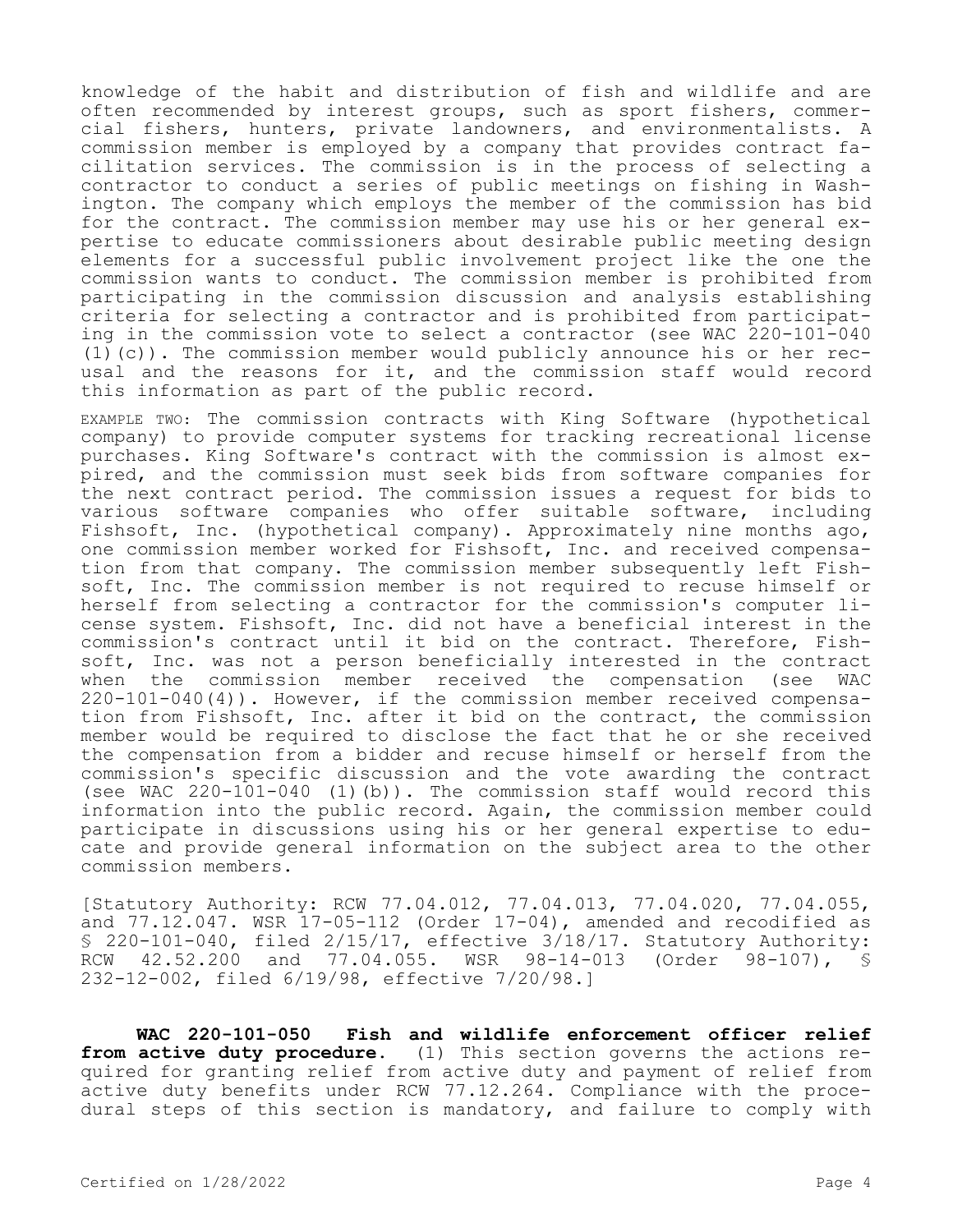these procedures will result in a denial of benefits if payment has not begun, or a termination of payments if payments have begun.

(2) A request for relief from active duty must be filed in writing with the director, and may be filed by either the officer or the officer's representative. For purposes of this section, the officer is the "claimant."

(3) Upon receipt of the relief from active duty request, the director's office will notify the department's personnel office (the personnel office). The personnel office will review the claimant's personnel file to ascertain employment status. The personnel office will determine if a labor and industries on duty injury claim was filed and the status of that claim. If a claim was filed but was disallowed, the department will notify the claimant that the department will not further process a request for relief from active duty until all appeal efforts on the labor and industries on duty injury claim are completed.

(4) The personnel office will respond to the claimant's request for relief from active duty and provide an information request and medical release form to be completed by the claimant and returned to the personnel office. The claimant is required to provide all information and documentation requested by the department specific to the claim. If any requested information is missing, the department will send a second request to the claimant.

(5) Upon receipt of the medical release form and required documentation, the department's labor and industries claims manager, the department's reasonable accommodation program manager, and the senior human resources consultant assigned to the enforcement program will review the information provided by the claimant. From that review, the personnel manager, or designee, will identify one or more licensed medical specialist(s) as appropriate to the independent medical examination. The medical specialist will provide to the personnel manager a current medical analysis with careful consideration of the essential mental, physical and sensory functions of a fish and wildlife officer. The department will pay for the independent medical examination, and will give due consideration for the location of the claimant's current residence. If the claimant fails to attend any scheduled medical examination or fails to comply with department directions, the request for relief from active duty may be denied.

(6) Within sixty days after the receipt of the results of the independent medical examination, the department will arrange for a panel to review the request for relief from active duty. This panel may consist of one or more licensed, qualified medical professionals, representatives of the department of labor and industries or the department of retirement systems, the department's personnel manager or designee, the assistant director for the enforcement program or designee and, at the claimant's expense, a licensed, qualified medical professional of the claimant's choosing. The department will bear the cost of convening this panel with the exception of any costs associated with the medical professional chosen by the claimant. The panel will provide a written recommendation to the director of the department. The director will make a final decision to either grant or not grant relief from active duty. The director's written decision will be provided to the claimant.

(7) If relief from active duty is granted, the department may require periodic reviews of the claimant's medical condition. Such review may include an independent medical examination. Notice of a scheduled examination will be provided via certified mail to the